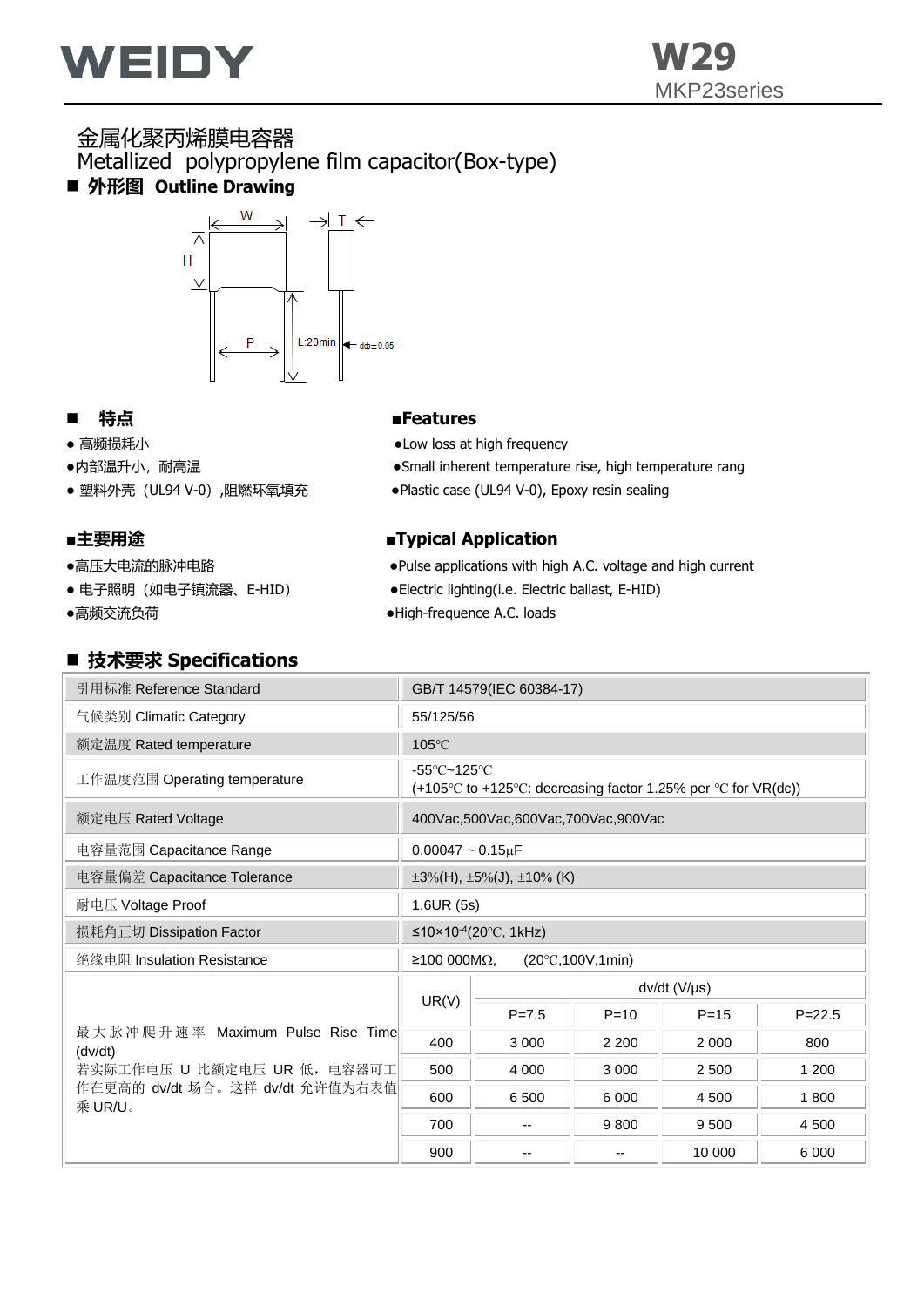

### **产品代码说明 Part number system**

#### ■ 18 位产品代码说明如下:

## **The 18 digits part number is formed as follow:**

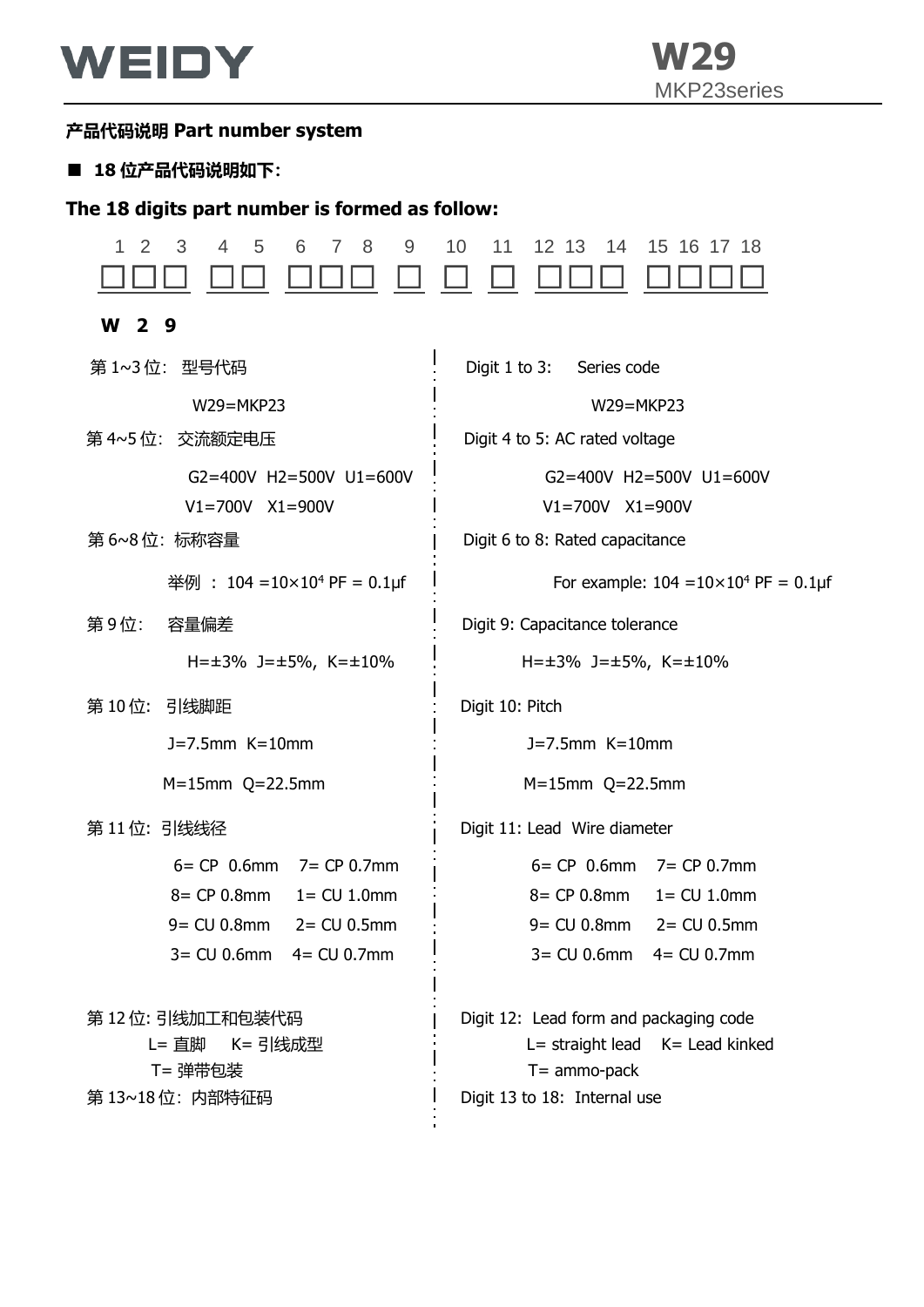## ■ **外形尺寸 Dimensions (mm)**

| <b>400Vac</b>   |          |          |          |      |     |                    | <b>400Vac</b>   |          |          |          |      |     |                    |
|-----------------|----------|----------|----------|------|-----|--------------------|-----------------|----------|----------|----------|------|-----|--------------------|
| Cn<br>$(\mu F)$ | W<br>max | н<br>max | Τ<br>max | P    | d   | Part number        | Cn<br>$(\mu F)$ | W<br>max | н<br>max | T<br>max | P    | d   | Part number        |
| 0.00082         | 10.5     | 9.0      | 4.0      | 7.5  | 0.6 | W29G2821-J6******* | 0.0022          | 18.0     | 11.0     | 5.0      | 15.0 | 0.8 | W29G2222-M8******* |
| 0.0010          | 10.5     | 9.0      | 4.0      | 7.5  | 0.6 | W29G2102-J6******* | 0.0027          | 18.0     | 11.0     | 5.0      | 15.0 | 0.8 | W29G2272-M8******* |
| 0.0012          | 10.5     | 9.0      | 4.0      | 7.5  | 0.6 | W29G2122-J6******* | 0.0033          | 18.0     | 11.0     | 5.0      | 15.0 | 0.8 | W29G2332-M8******* |
| 0.0015          | 10.5     | 9.0      | 4.0      | 7.5  | 0.6 | W29G2152-J6******* | 0.0039          | 18.0     | 11.0     | 5.0      | 15.0 | 0.8 | W29G2392-M8******* |
| 0.0018          | 10.5     | 9.0      | 4.0      | 7.5  | 0.6 | W29G2182-J6******* | 0.0047          | 18.0     | 11.0     | 5.0      | 15.0 | 0.8 | W29G2472-M8******* |
| 0.0022          | 10.5     | 9.0      | 4.0      | 7.5  | 0.6 | W29G2222-J6******* | 0.0056          | 18.0     | 11.0     | 5.0      | 15.0 | 0.8 | W29G2562-M8******* |
| 0.0027          | 10.5     | 9.0      | 4.0      | 7.5  | 0.6 | W29G2272-J6******* | 0.0068          | 18.0     | 11.0     | 5.0      | 15.0 | 0.8 | W29G2682-M8******* |
| 0.0033          | 10.5     | 9.0      | 4.0      | 7.5  | 0.6 | W29G2332-J6******* | 0.0082          | 18.0     | 11.0     | 5.0      | 15.0 | 0.8 | W29G2822-M8******* |
| 0.0036          | 10.5     | 9.0      | 4.0      | 7.5  | 0.6 | W29G2362-J6******* | 0.010           | 18.0     | 11.0     | 5.0      | 15.0 | 0.8 | W29G2103-M8******* |
| 0.0039          | 10.5     | 9.0      | 4.0      | 7.5  | 0.6 | W29G2392-J6******* | 0.012           | 18.0     | 11.0     | 5.0      | 15.0 | 0.8 | W29G2123-M8******* |
| 0.0047          | 10.5     | 9.0      | 4.0      | 7.5  | 0.6 | W29G2472-J6******* | 0.015           | 18.0     | 12.0     | 6.0      | 15.0 | 0.8 | W29G2153-M8******* |
| 0.0056          | 10.5     | 11.0     | 5.0      | 7.5  | 0.6 | W29G2562-J6******* | 0.018           | 18.0     | 12.0     | 6.0      | 15.0 | 0.8 | W29G2183-M8******* |
| 0.0068          | 10.5     | 11.0     | 5.0      | 7.5  | 0.6 | W29G2682-J6******* | 0.022           | 18.0     | 13.5     | 7.5      | 15.0 | 0.8 | W29G2223-M8******* |
| 0.0082          | 10.5     | 11.0     | 5.0      | 7.5  | 0.6 | W29G2822-J6******* | 0.027           | 18.0     | 13.5     | 7.5      | 15.0 | 0.8 | W29G2273-M8******* |
| 0.010           | 10.5     | 12.0     | 6.0      | 7.5  | 0.6 | W29G2103-J6******* | 0.033           | 18.0     | 14.5     | 8.5      | 15.0 | 0.8 | W29G2333-M8******* |
| 0.012           | 10.5     | 12.0     | 6.0      | 7.5  | 0.6 | W29G2123-J6******* | 0.039           | 18.0     | 16.0     | 10.0     | 15.0 | 0.8 | W29G2393-M8******* |
| 0.0010          | 13.0     | 9.0      | 4.0      | 10.0 | 0.6 | W29G2102-K6******* | 0.047           | 18.0     | 16.0     | 10.0     | 15.0 | 0.8 | W29G2473-M8******* |
| 0.0012          | 13.0     | 9.0      | 4.0      | 10.0 | 0.6 | W29G2122-K6******* | 0.056           | 18.0     | 19.0     | 11.0     | 15.0 | 0.8 | W29G2563-M8******* |
| 0.0015          | 13.0     | 9.0      | 4.0      | 10.0 | 0.6 | W29G2152-K6******* | 0.068           | 18.0     | 19.0     | 11.0     | 15.0 | 0.8 | W29G2683-M8******* |
| 0.0018          | 13.0     | 9.0      | 4.0      | 10.0 | 0.6 | W29G2182-K6******* | 0.018           | 26.5     | 15.0     | 6.0      | 22.5 | 0.8 | W29G2183-Q8******* |
| 0.0022          | 13.0     | 9.0      | 4.0      | 10.0 | 0.6 | W29G2222-K6******* | 0.022           | 26.5     | 15.0     | 6.0      | 22.5 | 0.8 | W29G2223-Q8******* |
| 0.0027          | 13.0     | 9.0      | 4.0      | 10.0 | 0.6 | W29G2272-K6******* | 0.027           | 26.5     | 15.0     | 6.0      | 22.5 | 0.8 | W29G2273-Q8******* |
| 0.0033          | 13.0     | 9.0      | 4.0      | 10.0 | 0.6 | W29G2332-K6******* | 0.033           | 26.5     | 15.0     | 6.0      | 22.5 | 0.8 | W29G2333-Q8******* |
| 0.0039          | 13.0     | 9.0      | 4.0      | 10.0 | 0.6 | W29G2392-K6******* | 0.039           | 26.5     | 15.0     | 6.0      | 22.5 | 0.8 | W29G2393-Q8******* |
| 0.0047          | 13.0     | 11.0     | 5.0      | 10.0 | 0.6 | W29G2472-K6******* | 0.047           | 26.5     | 16.0     | 7.0      | 22.5 | 0.8 | W29G2473-Q8******* |
| 0.0056          | 13.0     | 11.0     | 5.0      | 10.0 | 0.6 | W29G2562-K6******* | 0.056           | 26.5     | 16.0     | 7.0      | 22.5 | 0.8 | W29G2563-Q8******* |
| 0.0068          | 13.0     | 11.0     | 5.0      | 10.0 | 0.6 | W29G2682-K6******* | 0.068           | 26.5     | 17.0     | 8.5      | 22.5 | 0.8 | W29G2683-Q8******* |
| 0.0082          | 13.0     | 12.0     | 6.0      | 10.0 | 0.6 | W29G2822-K6******* | 0.082           | 26.5     | 17.0     | 8.5      | 22.5 | 0.8 | W29G2823-Q8******* |
| 0.010           | 13.0     | 12.0     | 6.0      | 10.0 | 0.6 | W29G2103-K6******* | 0.10            | 26.5     | 18.5     | 10.0     | 22.5 | 0.8 | W29G2104-Q8******* |
|                 |          |          |          |      |     |                    | 0.12            | 26.5     | 22.0     | 12.0     | 22.5 | 0.8 | W29G2124-Q8******* |

备注:1. "-" 表示容量偏差。"-" =capacitance tolerance code, M=±20%,K=±10%,J=±5%, H=±3%

2. 第 12 位表示引线加工和包装代码, L= 直脚 straight lead K= 引线成型 Lead kinked T= 弹带包装 ammo-pack

 $0.15$  26.5 22.0 12.0 22.5 0.8 W29G2154-Q8\*\*\*\*\*\*\*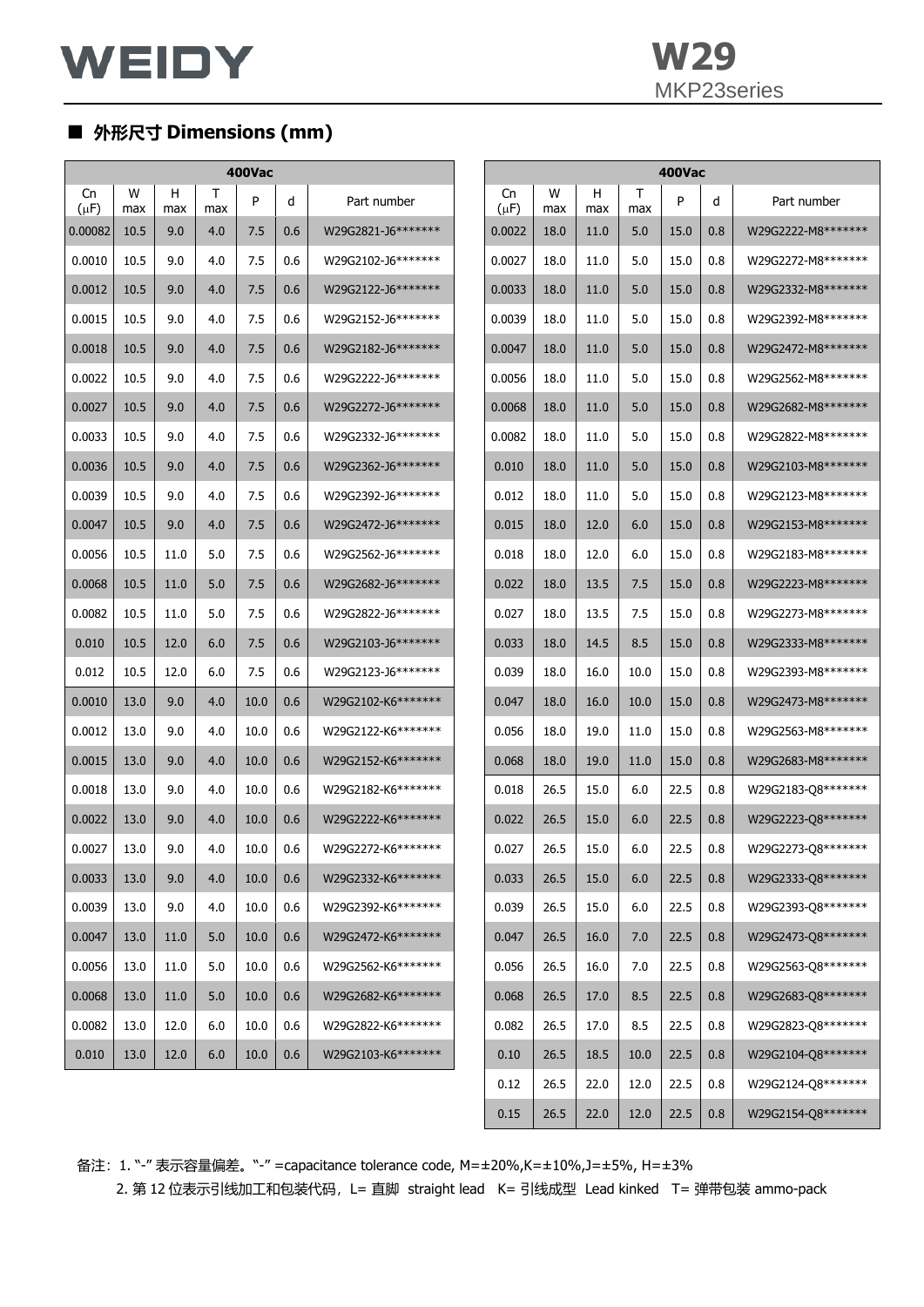$0.10$  26.5 22.0 12.0 22.5 0.8 W29H2104-Q8\*\*\*\*\*\*\*  $0.12$  26.5 22.0 12.0 22.5 0.8 W29H2124-Q8\*\*\*\*\*\*\*

## ■ **外形尺寸 Dimensions (mm)**

| <b>500Vac</b>   |          |          |          |      |     | <b>500Vac</b>       |                 |          |          |          |      |     |                    |
|-----------------|----------|----------|----------|------|-----|---------------------|-----------------|----------|----------|----------|------|-----|--------------------|
| Cn<br>$(\mu F)$ | W<br>max | H<br>max | Τ<br>max | P    | d   | Part number         | Cn<br>$(\mu F)$ | w<br>max | H<br>max | Τ<br>max | P    | d   | Part number        |
| 0.00056         | 10.5     | 9.0      | 4.0      | 7.5  | 0.6 | W29H2561-J6*******  | 0.0033          | 18.0     | 11.0     | 5.0      | 15.0 | 0.8 | W29H2332-M8******* |
| 0.00062         | 10.5     | 9.0      | 4.0      | 7.5  | 0.6 | W29H2621-J6*******  | 0.0036          | 18.0     | 11.0     | 5.0      | 15.0 | 0.8 | W29H2362-M8******* |
| 0.00068         | 10.5     | 9.0      | 4.0      | 7.5  | 0.6 | W29H2681-J6*******  | 0.0039          | 18.0     | 11.0     | 5.0      | 15.0 | 0.8 | W29H2392-M8******* |
| 0.00082         | 10.5     | 9.0      | 4.0      | 7.5  | 0.6 | W29H2821-J6*******  | 0.0047          | 18.0     | 11.0     | 5.0      | 15.0 | 0.8 | W29H2472-M8******* |
| 0.0010          | 10.5     | 9.0      | 4.0      | 7.5  | 0.6 | W29H2102-J6*******  | 0.0056          | 18.0     | 11.0     | 5.0      | 15.0 | 0.8 | W29H2562-M8******* |
| 0.0012          | 10.5     | 9.0      | 4.0      | 7.5  | 0.6 | W29H2122-J6*******  | 0.0068          | 18.0     | 11.0     | 5.0      | 15.0 | 0.8 | W29H2682-M8******* |
| 0.0015          | 10.5     | 9.0      | 4.0      | 7.5  | 0.6 | W29H2152-J6*******  | 0.0082          | 18.0     | 11.0     | 5.0      | 15.0 | 0.8 | W29H2822-M8******* |
| 0.0018          | 10.5     | 9.0      | 4.0      | 7.5  | 0.6 | W29H2182-J6*******  | 0.010           | 18.0     | 11.0     | 5.0      | 15.0 | 0.8 | W29H2103-M8******* |
| 0.0022          | 10.5     | 11.0     | 5.0      | 7.5  | 0.6 | W29H2222-J6*******  | 0.012           | 18.0     | 12.0     | 6.0      | 15.0 | 0.8 | W29H2123-M8******* |
| 0.0027          | 10.5     | 11.0     | 5.0      | 7.5  | 0.6 | W29H2272-J6*******  | 0.015           | 18.0     | 12.0     | 6.0      | 15.0 | 0.8 | W29H2153-M8******* |
| 0.0033          | 10.5     | 11.0     | 5.0      | 7.5  | 0.6 | W29H2332-J6*******  | 0.018           | 18.0     | 13.5     | 7.5      | 15.0 | 0.8 | W29H2183-M8******* |
| 0.0036          | 10.5     | 12.0     | 6.0      | 7.5  | 0.6 | W29H2362-J6*******  | 0.022           | 18.0     | 13.5     | 7.5      | 15.0 | 0.8 | W29H2223-M8******* |
| 0.0039          | 10.5     | 12.0     | 6.0      | 7.5  | 0.6 | W29H2392-J6*******  | 0.027           | 18.0     | 13.5     | 7.5      | 15.0 | 0.8 | W29H2273-M8******* |
| 0.0047          | 10.5     | 12.0     | 6.0      | 7.5  | 0.6 | W29H2472-J6*******  | 0.030           | 18.0     | 14.5     | 8.5      | 15.0 | 0.8 | W29H2303-M8******* |
| 0.0056          | 10.5     | 12.0     | 6.0      | 7.5  | 0.6 | W29H2562-J6******** | 0.033           | 18.0     | 16.0     | 10.0     | 15.0 | 0.8 | W29H2333-M8******* |
| 0.0010          | 13.0     | 9.0      | 4.0      | 10.0 | 0.6 | W29H2102-K6*******  | 0.036           | 18.0     | 16.0     | 10.0     | 15.0 | 0.8 | W29H2363-M8******* |
| 0.0012          | 13.0     | 9.0      | 4.0      | 10.0 | 0.6 | W29H2122-K6*******  | 0.039           | 18.0     | 16.0     | 10.0     | 15.0 | 0.8 | W29H2393-M8******* |
| 0.0015          | 13.0     | 9.0      | 4.0      | 10.0 | 0.6 | W29H2152-K6*******  | 0.047           | 18.0     | 19.0     | 11.0     | 15.0 | 0.8 | W29H2473-M8******* |
| 0.0018          | 13.0     | 9.0      | 4.0      | 10.0 | 0.6 | W29H2182-K6*******  | 0.056           | 18.0     | 19.0     | 11.0     | 15.0 | 0.8 | W29H2563-M8******* |
| 0.0022          | 13.0     | 9.0      | 4.0      | 10.0 | 0.6 | W29H2222-K6*******  | 0.010           | 26.5     | 15.0     | 6.0      | 22.5 | 0.8 | W29H2103-Q8******* |
| 0.0027          | 13.0     | 9.0      | 4.0      | 10.0 | 0.6 | W29H2272-K6*******  | 0.012           | 26.5     | 15.0     | 6.0      | 22.5 | 0.8 | W29H2123-Q8******* |
| 0.0030          | 13.0     | 9.0      | 4.0      | 10.0 | 0.6 | W29H2302-K6*******  | 0.015           | 26.5     | 15.0     | 6.0      | 22.5 | 0.8 | W29H2153-Q8******* |
| 0.0033          | 13.0     | 9.0      | 4.0      | 10.0 | 0.6 | W29H2332-K6*******  | 0.018           | 26.5     | 15.0     | 6.0      | 22.5 | 0.8 | W29H2183-Q8******* |
| 0.0039          | 13.0     | 11.0     | 5.0      | 10.0 | 0.6 | W29H2392-K6*******  | 0.022           | 26.5     | 15.0     | 6.0      | 22.5 | 0.8 | W29H2223-Q8******* |
| 0.0047          | 13.0     | 11.0     | 5.0      | 10.0 | 0.6 | W29H2472-K6*******  | 0.027           | 26.5     | 15.0     | 6.0      | 22.5 | 0.8 | W29H2273-Q8******* |
| 0.0056          | 13.0     | 11.0     | 5.0      | 10.0 | 0.6 | W29H2562-K6*******  | 0.033           | 26.5     | 16.0     | 7.0      | 22.5 | 0.8 | W29H2333-Q8******* |
| 0.0068          | 13.0     | 12.0     | 6.0      | 10.0 | 0.6 | W29H2682-K6*******  | 0.036           | 26.5     | 16.0     | 7.0      | 22.5 | 0.8 | W29H2363-Q8******* |
| 0.0082          | 13.0     | 12.0     | 6.0      | 10.0 | 0.6 | W29H2822-K6*******  | 0.039           | 26.5     | 16.0     | 7.0      | 22.5 | 0.8 | W29H2393-Q8******* |
| 0.010           | 13.0     | 13.0     | 7.0      | 10.0 | 0.6 | W29H2103-K6*******  | 0.047           | 26.5     | 17.0     | 8.5      | 22.5 | 0.8 | W29H2473-Q8******* |
| 0.012           | 13.0     | 14.0     | 8.0      | 10.0 | 0.6 | W29H2123-K6*******  | 0.056           | 26.5     | 17.0     | 8.5      | 22.5 | 0.8 | W29H2563-Q8******* |
|                 |          |          |          |      |     |                     | 0.068           | 26.5     | 18.5     | 10.0     | 22.5 | 0.8 | W29H2683-Q8******* |
|                 |          |          |          |      |     |                     | 0.082           | 26.5     | 18.5     | 10.0     | 22.5 | 0.8 | W29H2823-Q8******* |

备注:1. "-" 表示容量偏差。"-" =capacitance tolerance code, M=±20%,K=±10%,J=±5%, H=±3%

2. 第 12 位表示引线加工和包装代码, L= 直脚 straight lead K= 引线成型 Lead kinked T= 弹带包装 ammo-pack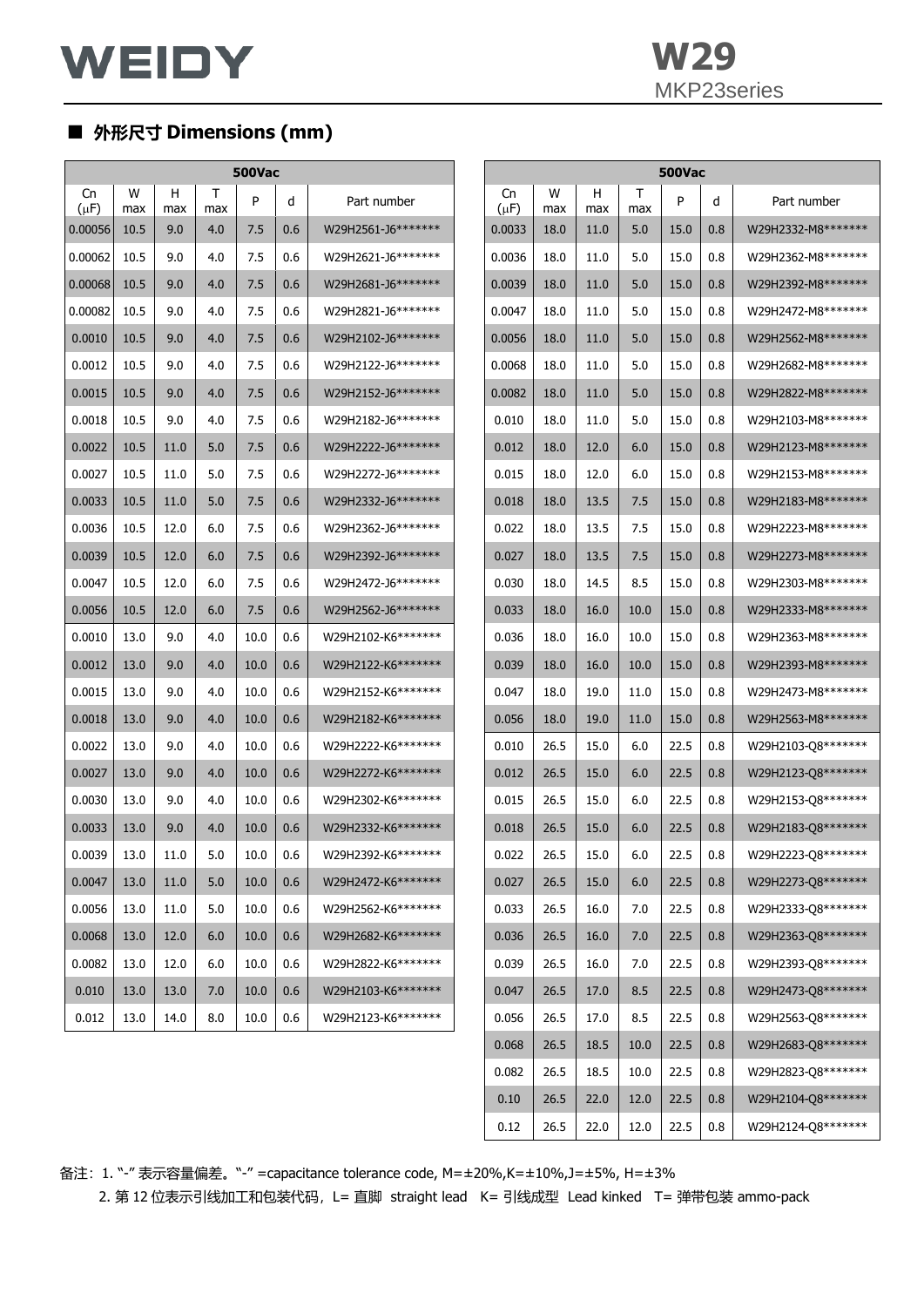## ■ **外形尺寸 Dimensions (mm)**

|                      | 600Vac      |            |            |      |     |                     | <b>600Vac</b>       |             |             |            |      |     |                     |  |
|----------------------|-------------|------------|------------|------|-----|---------------------|---------------------|-------------|-------------|------------|------|-----|---------------------|--|
| Cn                   | W           | н          | т          | P    | d   | Part number         | Cn                  | W           | н           | Т          | P    | d   | Part number         |  |
| $(\mu F)$<br>0.00047 | max<br>10.5 | max<br>9.0 | max<br>4.0 | 7.5  | 0.6 | W29U1471-J6*******  | $(\mu F)$<br>0.0010 | max<br>18.0 | max<br>11.0 | max<br>5.0 | 15.0 | 0.8 | W29U1102-M8*******  |  |
| 0.00056              | 10.5        | 9.0        | 4.0        | 7.5  | 0.6 | W29U1561-J6*******  | 0.0012              | 18.0        | 11.0        | 5.0        | 15.0 | 0.8 | W29U1122-M8*******  |  |
| 0.00062              | 10.5        | 9.0        | 4.0        | 7.5  | 0.6 | W29U1621-J6*******  | 0.0015              | 18.0        | 11.0        | 5.0        | 15.0 | 0.8 | W29U1152-M8*******  |  |
| 0.00068              | 10.5        | 9.0        | 4.0        | 7.5  | 0.6 | W29U1681-J6*******  | 0.0018              | 18.0        | 11.0        | 5.0        | 15.0 | 0.8 | W29U1182-M8*******  |  |
| 0.00082              | 10.5        | 9.0        | 4.0        | 7.5  | 0.6 | W29U1821-J6*******  | 0.0022              | 18.0        | 11.0        | 5.0        | 15.0 | 0.8 | W29U1222-M8*******  |  |
| 0.0010               | 10.5        | 9.0        | 4.0        | 7.5  | 0.6 | W29U1102-J6*******  | 0.0027              | 18.0        | 11.0        | 5.0        | 15.0 | 0.8 | W29U1272-M8*******  |  |
| 0.0012               | 10.5        | 9.0        | 4.0        | 7.5  | 0.6 | W29U1122-J6*******  | 0.0033              | 18.0        | 11.0        | 5.0        | 15.0 | 0.8 | W29U1332-M8*******  |  |
| 0.0015               | 10.5        | 9.0        | 4.0        | 7.5  | 0.6 | W29U1152-J6*******  | 0.0039              | 18.0        | 11.0        | 5.0        | 15.0 | 0.8 | W29U1392-M8*******  |  |
| 0.0018               | 10.5        | 11.0       | 5.0        | 7.5  | 0.6 | W29U1182-J6*******  | 0.0047              | 18.0        | 11.0        | 5.0        | 15.0 | 0.8 | W29U1472-M8*******  |  |
| 0.0022               | 10.5        | 11.0       | 5.0        | 7.5  | 0.6 | W29U1222-J6*******  | 0.0056              | 18.0        | 11.0        | 5.0        | 15.0 | 0.8 | W29U1562-M8*******  |  |
| 0.0027               | 10.5        | 11.0       | 5.0        | 7.5  | 0.6 | W29U1272-J6*******  | 0.0068              | 18.0        | 11.0        | 5.0        | 15.0 | 0.8 | W29U1682-M8*******  |  |
| 0.0033               | 10.5        | 12.0       | 6.0        | 7.5  | 0.6 | W29U1332-J6*******  | 0.0082              | 18.0        | 12.0        | 6.0        | 15.0 | 0.8 | W29U1822-M8*******  |  |
| 0.0036               | 10.5        | 12.0       | 6.0        | 7.5  | 0.6 | W29U1362-J6*******  | 0.010               | 18.0        | 12.0        | 6.0        | 15.0 | 0.8 | W29U1103-M8*******  |  |
| 0.0039               | 10.5        | 12.0       | 6.0        | 7.5  | 0.6 | W29U1392-J6*******  | 0.012               | 18.0        | 12.0        | 6.0        | 15.0 | 0.8 | W29U1123-M8*******  |  |
| 0.0047               | 10.5        | 12.0       | 6.0        | 7.5  | 0.6 | W29U1472-J6*******  | 0.015               | 18.0        | 13.5        | 7.5        | 15.0 | 0.8 | W29U1153-M8*******  |  |
| 0.00056              | 13.0        | 9.0        | 4.0        | 10.0 | 0.6 | W29U1561-K6*******  | 0.018               | 18.0        | 13.5        | 7.5        | 15.0 | 0.8 | W29U1183-M8*******  |  |
| 0.00062              | 13.0        | 9.0        | 4.0        | 10.0 | 0.6 | W29U1621-K6*******  | 0.022               | 18.0        | 14.5        | 8.5        | 15.0 | 0.8 | W29U1223-M8*******  |  |
| 0.00068              | 13.0        | 9.0        | 4.0        | 10.0 | 0.6 | W29U1681-K6*******  | 0.027               | 18.0        | 16.0        | 10.0       | 15.0 | 0.8 | W29U1273-M8*******  |  |
| 0.00082              | 13.0        | 9.0        | 4.0        | 10.0 | 0.6 | W29U1821-K6*******  | 0.033               | 18.0        | 16.0        | 10.0       | 15.0 | 0.8 | W29U1333-M8*******  |  |
| 0.0010               | 13.0        | 9.0        | 4.0        | 10.0 | 0.6 | W29U1102-K6*******  | 0.039               | 18.0        | 19.0        | 11.0       | 15.0 | 0.8 | W29U1393-M8*******  |  |
| 0.0011               | 13.0        | 9.0        | 4.0        | 10.0 | 0.6 | W29U1112-K6*******  | 0.047               | 18.0        | 19.0        | 11.0       | 15.0 | 0.8 | W29U1473-M8*******  |  |
| 0.0012               | 13.0        | 9.0        | 4.0        | 10.0 | 0.6 | W29U1122-K6*******  | 0.015               | 26.5        | 15.0        | 6.0        | 22.5 | 0.8 | W29U1153-Q8*******  |  |
| 0.0013               | 13.0        | 9.0        | 4.0        | 10.0 | 0.6 | W29U1132-K6*******  | 0.018               | 26.5        | 15.0        | 6.0        | 22.5 | 0.8 | W29U1183-Q8*******  |  |
| 0.0015               | 13.0        | 9.0        | 4.0        | 10.0 | 0.6 | W29U1152-K6*******  | 0.022               | 26.5        | 15.0        | 6.0        | 22.5 | 0.8 | W29U1223-Q8*******  |  |
| 0.0017               | 13.0        | 9.0        | 4.0        | 10.0 | 0.6 | W29U1172-K6*******  | 0.027               | 26.5        | 16.0        | 7.0        | 22.5 | 0.8 | W29U1273-Q8*******  |  |
| 0.0018               | 13.0        | 9.0        | 4.0        | 10.0 | 0.6 | W29U1182-K6*******  | 0.033               | 26.5        | 16.0        | 7.0        | 22.5 | 0.8 | W29U1333-Q8*******  |  |
| 0.0020               | 13.0        | 9.0        | 4.0        | 10.0 | 0.6 | W29U1202-K6******** | 0.039               | 26.5        | 17.0        | 8.5        | 22.5 | 0.8 | W29U1393-Q8*******  |  |
| 0.0022               | 13.0        | 9.0        | 4.0        | 10.0 | 0.6 | W29U1222-K6*******  | 0.047               | 26.5        | 18.5        | 10.0       | 22.5 | 0.8 | W29U1473-Q8*******  |  |
| 0.0027               | 13.0        | 9.0        | 4.0        | 10.0 | 0.6 | W29U1272-K6*******  | 0.056               | 26.5        | 18.5        | 10.0       | 22.5 | 0.8 | W29U1563-Q8*******  |  |
| 0.0030               | 13.0        | 9.0        | 4.0        | 10.0 | 0.6 | W29U1302-K6*******  | 0.068               | 26.5        | 22.0        | 12.0       | 22.5 | 0.8 | W29U1683-Q8*******  |  |
| 0.0033               | 13.0        | 9.0        | 4.0        | 10.0 | 0.6 | W29U1332-K6*******  | 0.082               | 26.5        | 22.0        | 12.0       | 22.5 | 0.8 | W29U1823-Q8 ******* |  |
| 0.0036               | 13.0        | 11.0       | 5.0        | 10.0 | 0.6 | W29U1362-K6*******  | 0.10                | 26.5        | 22.0        | 12.0       | 22.5 | 0.8 | W29U1104-Q8*******  |  |
| 0.0039               | 13.0        | 11.0       | 5.0        | 10.0 | 0.6 | W29U1392-K6*******  |                     |             |             |            |      |     |                     |  |
| 0.0047               | 13.0        | 11.0       | 5.0        | 10.0 | 0.6 | W29U1472-K6*******  |                     |             |             |            |      |     |                     |  |
| 0.0056               | 13.0        | 11.0       | 5.0        | 10.0 | 0.6 | W29U1562-K6*******  |                     |             |             |            |      |     |                     |  |
| 0.0068               | 13.0        | 12.0       | 6.0        | 10.0 | 0.6 | W29U1682-K6*******  |                     |             |             |            |      |     |                     |  |
| 0.0082               | 13.0        | 12.0       | 6.0        | 10.0 | 0.6 | W29U1822-K6*******  |                     |             |             |            |      |     |                     |  |
| 0.010                | 13.0        | 13.0       | 7.0        | 10.0 | 0.6 | W29U1103-K6*******  |                     |             |             |            |      |     |                     |  |
| 0.012                | 13.0        | 14.0       | 8.0        | 10.0 | 0.6 | W29U1123-K6*******  |                     |             |             |            |      |     |                     |  |

备注:1. "-" 表示容量偏差。"-" =capacitance tolerance code, M=±20%,K=±10%,J=±5%, H=±3%

2. 第 12 位表示引线加工和包装代码, L= 直脚 straight lead K= 引线成型 Lead kinked T= 弹带包装 ammo-pack